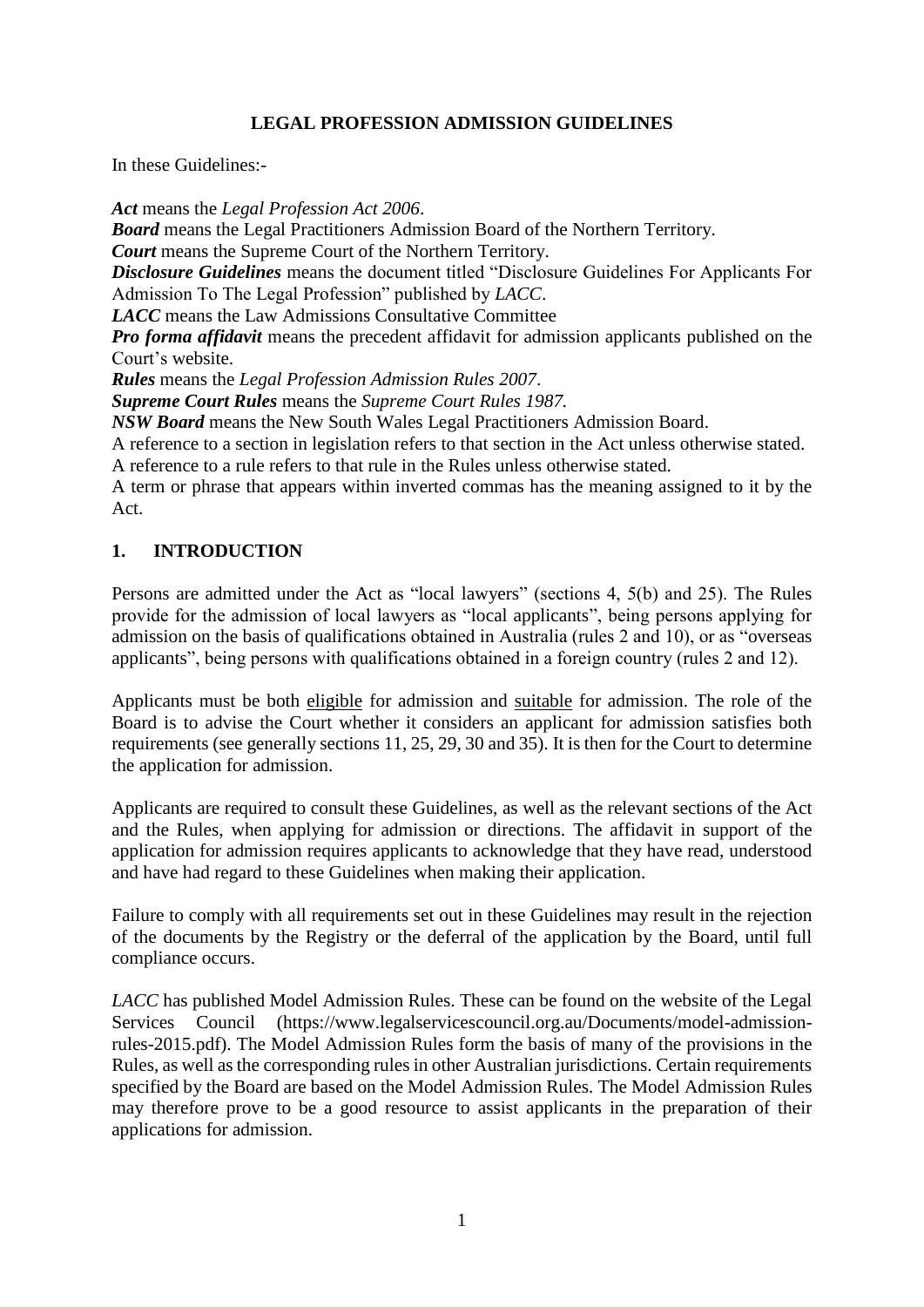## **1.1 Filing and Service**

The completed applications, namely the Originating Motion and the supporting affidavit annexing all relevant and required documents, must be filed electronically by email to NTSC.efile@nt.gov.au by 11.59pm on the Wednesday in the week preceding the relevant meeting of the Board.

Applications filed after this time will only be dealt with by the Board with the prior approval of the Chairperson of the Board. That approval is not routinely given and will only be given if there is a satisfactory reason for the late filing and otherwise if good reason exists to grant the approval.

Practice Direction No 3 of 2020 - Electronic Filing in Civil Proceedings sets out requirements in relation to filing, in particular the format of the filed document (paragraph 4) and the requirement to bookmark annexures (paragraphs 2.1 and 18).

Any other documents relating to an application before the Board, such as an Application for Directions, must also be filed within the same time period. In the case of supplementary affidavits, the Board **may** determine to consider such documents notwithstanding late filing.

A filing fee is payable at the time of lodgement of the application. The filing fee is to be paid by providing credit card details to the Court Registry, or by completing the electronic payment form available on the Court's website.

A copy of the documents must also be served on the Law Society. The documents are to be served at least three business days, not counting the day of filing, before the Board meets.

The Law Society is to be served electronically by emailing the documents to raa@lawsociety.nt.asn.au.

It is the responsibility of each applicant to ensure that the necessary documents, which satisfy all the requirements, are filed and served within the required times.

### **1.2 Important Dates**

The meeting dates of the Board in 2022 are 15 February, 19 April, 21 June, 16 August and 15 November. Dates for subsequent years can be ascertained on enquiry to the Supreme Court Registry.

In 2022 the Court will hear applications for admission in Darwin on 1 March, 3 May, 5 July, 30 August and 29 November. Dates for subsequent years can be ascertained on enquiry to the Supreme Court Registry.

Admissions in Alice Springs may be arranged with the Supreme Court Registry.

# **2. ELIGIBILITY**

Eligibility for admission relates to the "approved academic qualifications" and the "approved practical legal training requirements" for admission (sections 4, 10 and 29(1), rules 4, 5 and Schedules 3 and 4).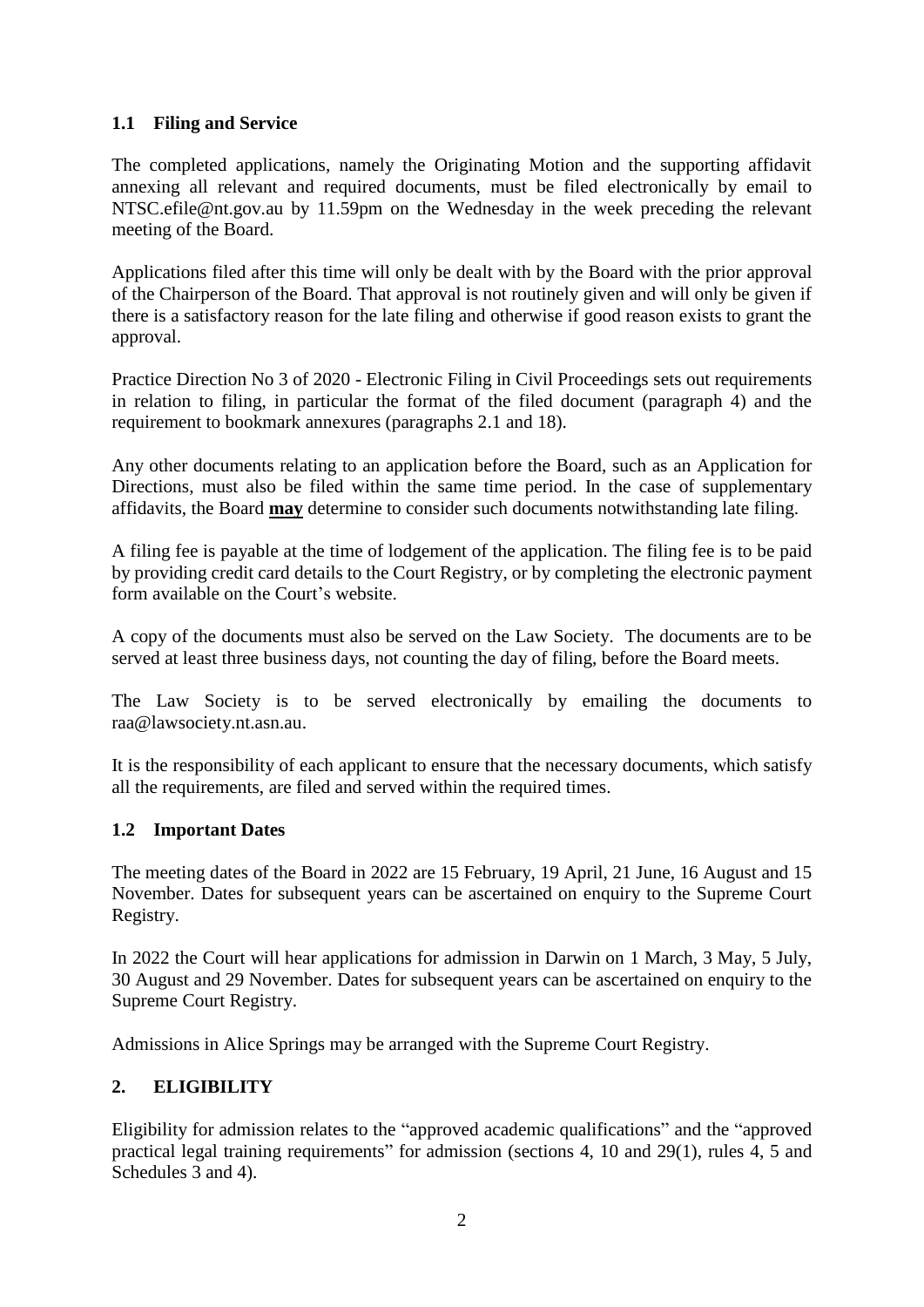## **2.1 Overseas Qualifications**

The qualifications, training and experience required of an overseas applicant must equate as closely as reasonably practicable to those required of a local applicant (rule 14(1)). An applicant who relies on qualifications obtained overseas must ordinarily first apply to the Board for directions (see rule 13) and an assessment of the applicant's qualifications will be required.

The Board does not conduct assessments of overseas qualifications and would ordinarily refer any application for assessment to the NSW Board. Applicants should therefore apply directly to the NSW Board for assessment of their overseas qualifications and then apply to the Board for adoption of that assessment, as well as to seek any necessary consequential directions, via an Application for Directions.

The Board usually adopts the assessments of the NSW Board without variation.

## **2.2 Certificates from Educational Institutions**

Eligibility for admission in respect of the "approved academic qualifications" and the "approved practical legal training requirements" is determined by the Board based on certificates from the relevant educational institution (rule 10(2)(b) and (c) and paragraphs 5 and 7 of the pro forma affidavit).

If an applicant has undertaken courses at a university or practical legal training provider outside of the Northern Territory, certificates which certify compliance with the equivalent of rules 4 and 5 of the Rules in the jurisdiction where the study was undertaken are sometimes provided. That is **not** acceptable in an application for admission in the Northern Territory. The certificates **must** in every case certify compliance with the requirements of the Rules, not the rules of another jurisdiction irrespective of the similarity of any interstate rules.

In some cases an applicant may have undertaken study at more than one University. A degree may be conferred by one University after having granted status for study at another University. In that situation the applicant's academic record (paragraph 4 of the pro forma affidavit) sometimes only notes that a status credit was given without any further details such as where the study was undertaken and when. Reliance on that academic record alone may therefore mean that there is insufficient evidence to enable the Board to determine that the applicant has the necessary academic qualifications or whether any of those qualifications are stale (see 2.3 below).

In such cases, the supporting affidavit should specify where and when any study which forms part of an applicant's "approved academic qualifications" was undertaken.

Although unusual, a similar situation can arise in respect of the "approved practical legal training requirements" if an applicant has undertaken a practical legal training course with more than one practical legal training provider. In that case, the supporting affidavit should provide details of where and when that practical legal training was undertaken.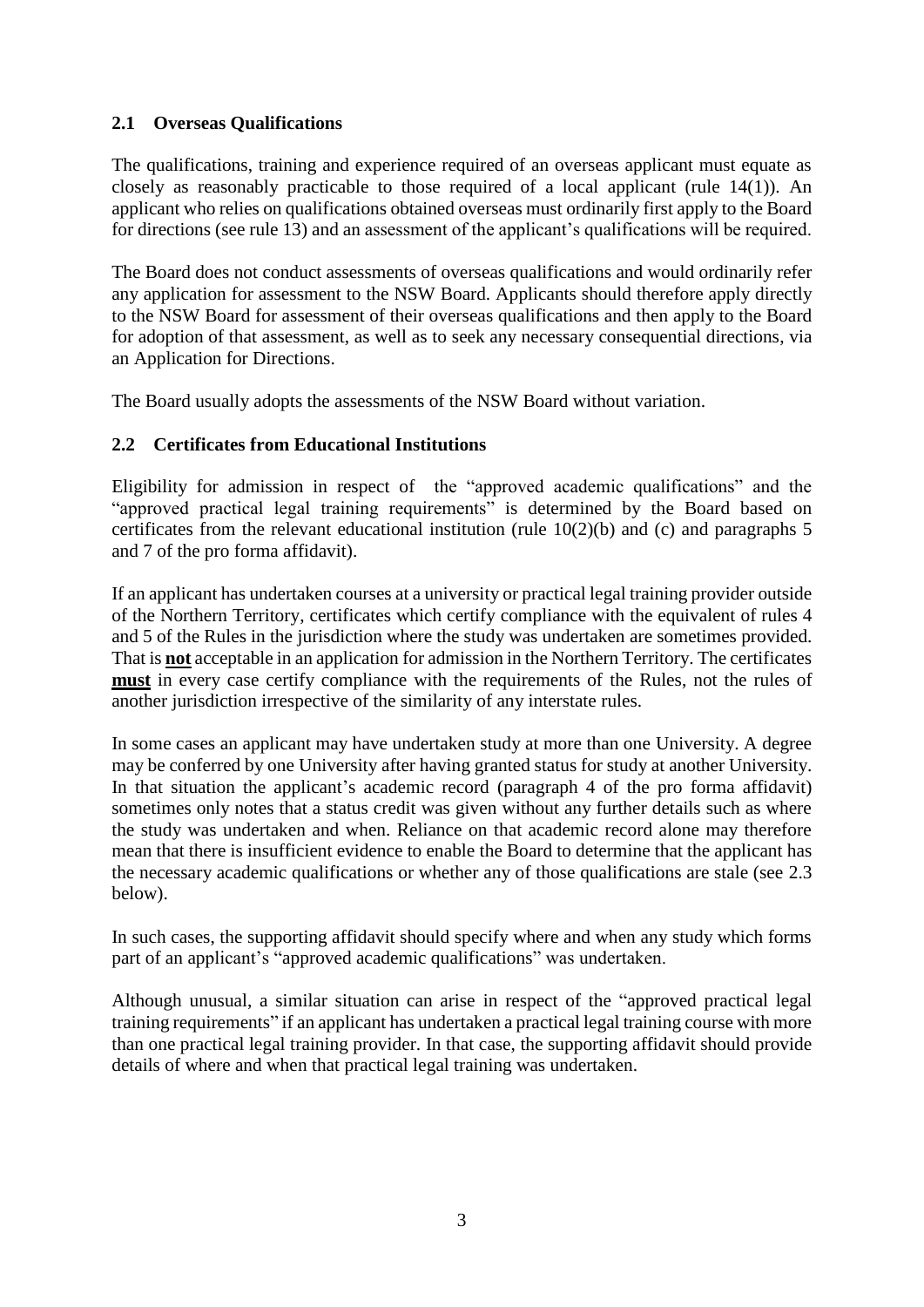Further, if an applicant has been granted status for study undertaken at another University, if status has been granted for a unit which forms part of an applicant's "approved academic qualifications", the certificate required by rule  $10(2)(b)$  (paragraph 5 of the pro forma affidavit) in respect of that unit is required to be obtained from the University where the applicant undertook the study.

Likewise, in respect of "approved practical legal training requirements" and the certificate required by rule 10(2)(c) (paragraph 6 of the pro forma affidavit).

An appropriate amendment is required to paragraph 5 and/or paragraph 6, as the case may be, of the pro forma affidavit in either case.

The Board will only accept a certificate as evidence of "approved academic qualifications" or "approved practical legal training requirements" if it is given by the educational institution where the study or training, as the case may be, was undertaken.

## **2.3 Stale Qualifications**

If either the "approved academic qualifications" and/or the "approved practical legal training requirements" have been obtained more than five years before the filing of the application for admission, additional details are required in the supporting affidavit. Those details are to include the reason for the delay in applying for admission and should include details of any relevant experience in legal practice or relevant service with an Agency or study undertaken by the applicant in the interim. The five years runs from the date of completion of your degree or equivalent qualification, not from the completion of an individual subject.

In cases of long delay the Board may require further information such as course outlines relating to Schedule 3 or Schedule 4areas of knowledge as they were at the time of study together with current course outlines for the same or corresponding units from the same institution.

If the delay is extensive and/or major changes have occurred in the relevant areas of law since the study was undertaken, the Board may refer the matter to the Court for directions under section 37(3) of the Act, or recommend that the applicant be admitted subject to conditions relating to obtaining further academic qualifications or further legal training under section 29(3) of the Act. .

# **3. SUITABILITY**

Determining suitability for admission requires the applicant to satisfy the Board that the applicant is a "fit and proper person" for admission to the legal profession (sections 25 and 30). In determining fitness, section  $30(1)(a)$  requires the Board to have regard to the "suitability" matters" set out in section 11(1) and the Board may also have regard to "any other matter it considers relevant" (section 30(1)(b)).

Applicants for admission are required to disclose any matter which might be relevant to the Board in considering both of these requirements. The applicant **must** state whether any of the "suitability matters" set out in section  $11(1)$  of the Act apply to the applicant and that is specifically provided for in the pro forma affidavit.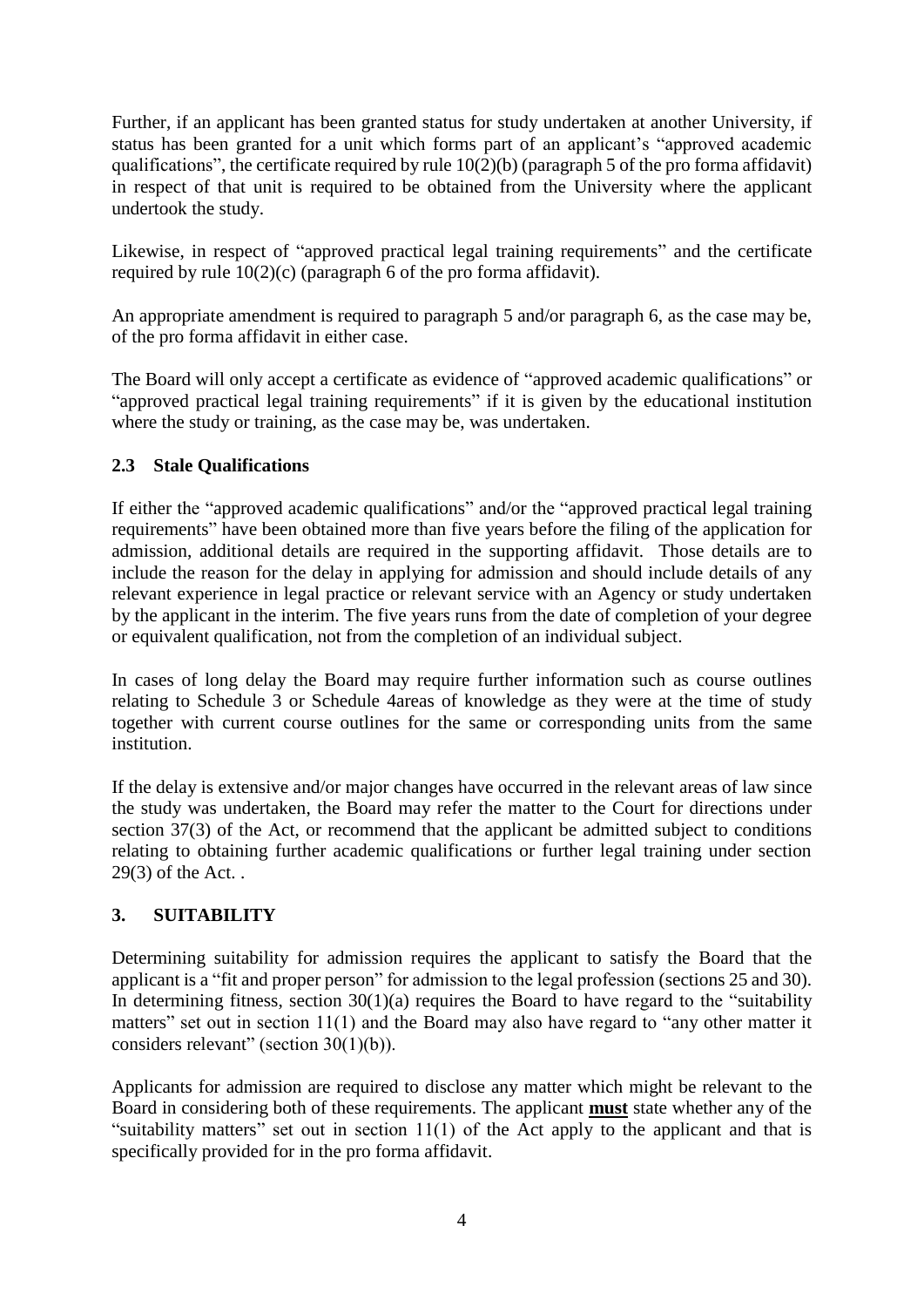### **3.1 Disclosures**

Section 11(1)(c) of the Act makes any conviction for a criminal offence a suitability matter. Section 15(a) provides that for the purposes of the LPA a conviction includes a finding of guilt, whether or not a conviction is recorded. Therefore, the Board considers that any criminal offending, whether resulting in a conviction or a finding of guilt or otherwise, is a relevant matter for the purposes of section  $30(1)(b)$  (see also paragraph  $5(c)$  of the Disclosure Guidelines.)

However, the effect of rule 18(1) is that an offence which comes within the definition of "excluded offence" in rule 17 is not required to be disclosed. This includes certain offences under the *Traffic Act 1987*, parking offences, offences the subject of an infringement notice expatiated by payment and offences which are spent records pursuant to the *Criminal Records (Spent Convictions) Act 1992*. An applicant may, but need not, disclose such offending.

The Disclosure Guidelines are designed to assist applicants in determining what conduct should be disclosed and the requisite level of detail that should be disclosed. The Disclosure Guidelines need to be read in conjunction with the Act and the Rules. The Disclosure Guidelines, as modified for the Northern Territory, are available on the Court's website.

Applicants are required to consult the Disclosure Guidelines. The affidavit in support of the application for admission requires applicants to acknowledge that they have read, understood and have had regard to the Disclosure Guidelines when making their application and supporting affidavit.

### **4. SUNDRY REQUIREMENTS**

### **4.1 Nexus and Forum**

In general it is expected that an applicant for admission will apply in the jurisdiction most appropriate to the applicant having regard to, for example, where the applicant is ordinarily resident or where the applicant's qualifications were obtained or according to any other relevant circumstances. If the Board is not satisfied that the Northern Territory is the most appropriate forum for the application it may decline to deal with the application on that ground.

Therefore, if it is not otherwise evident from the applicant's affidavit that the Northern Territory is the most appropriate forum, the supporting affidavit should explain why admission is sought in the Northern Territory.

Without limiting the foregoing, if an applicant has completed the full law degree at Charles Darwin University or the Practical Legal Training course of the College of Law in the Northern Territory that is considered to be sufficient nexus. As that will otherwise be apparent from the pro forma affidavit, in the usual case an applicant will not need to depose to that in their supporting affidavit.

Depending on the circumstances such as dates and duration, a sufficient period of residence in the Northern Territory will often be sufficient to satisfy the nexus requirement. A sufficient period of employment in the Northern Territory, or future plans to be employed in the Northern Territory, also will often be sufficient to satisfy the nexus requirements.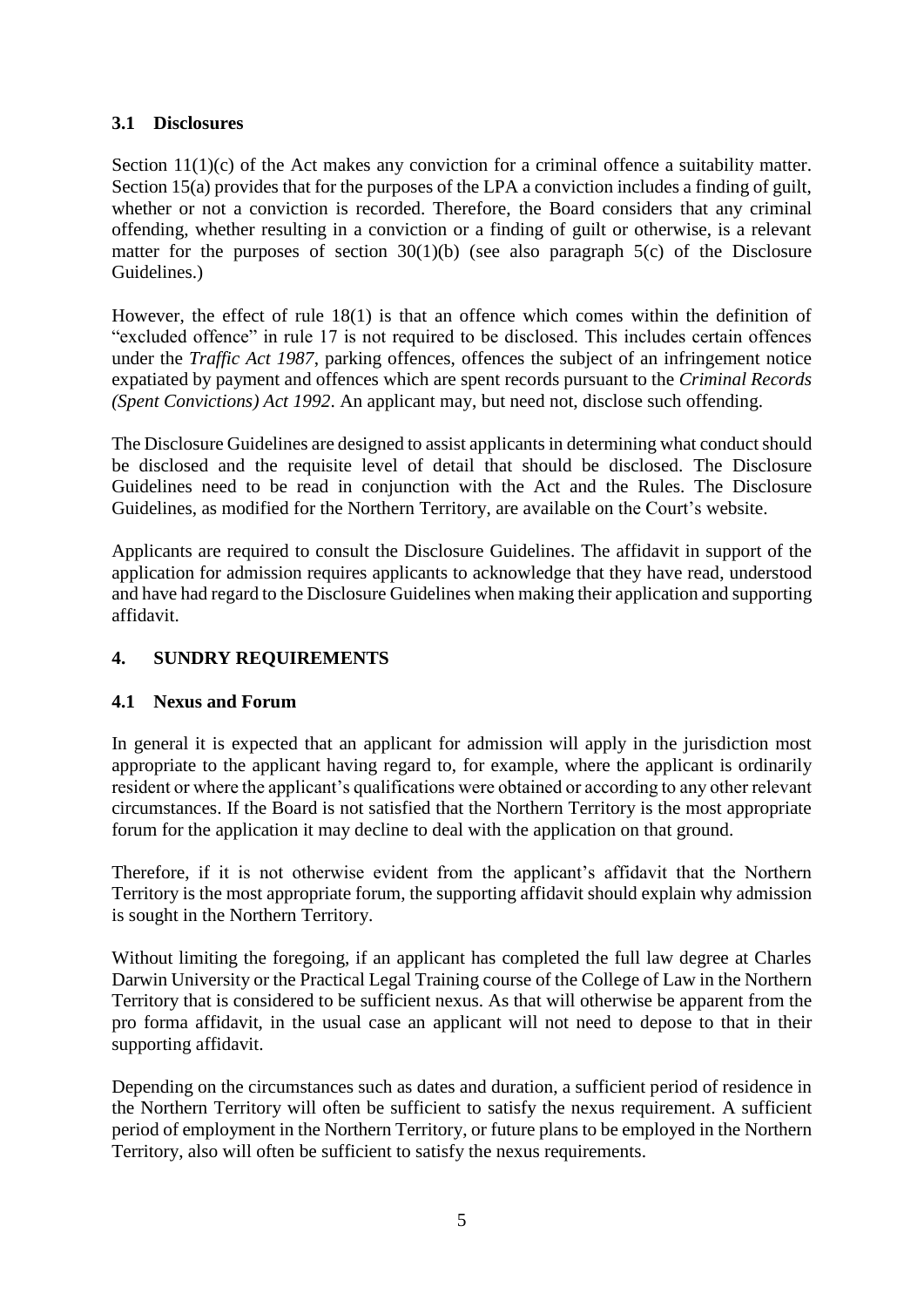## **4.2 Concurrent Study**

There are restrictions as to the extent of concurrent study between a law degree and a practical legal training course. The Rules confer a discretion on the Board to approve of the commencement of a practical legal training course while up to two electives of a law degree remain incomplete.

There is no discretion to approve concurrent study if there are more than two electives. There is also no discretion to approve the commencement of a practical legal training course while any of the "approved academic qualifications" are incomplete (rule 5, Schedule 4, clause 3.2).

In any case, any approval is discretionary and the applicant must demonstrate good reason as to why the Board should exercise its discretion.

An application for approval of concurrent study is to be made by an Application for Directions (affidavit), which sets out the reasons for seeking that approval. Any special circumstances should be deposed to as well as an explanation as to why the applicant has not been able to complete their law degree prior to commencing a practical legal training course.

### **4.3 Language Requirements**

If the first language of an overseas applicant is not English, the applicant must satisfy the Board that the applicant has sufficient knowledge of written and spoken English to engage in legal practice (rule 16).

An applicant to whom rule 16 applies is therefore required to depose to all relevant facts in their supporting affidavit and provide evidence of the matters in rule 16(2).

### **5. THE APPLICATION**

#### **5.1 General**

The application for admission is made to the Court (section 25) by filing an Originating Motion and supporting affidavit. The pro forma affidavit and these Guidelines are a guide as to the matters required to be deposed to in the supporting affidavit.

The Originating Motion must comply with all of the requirements set out in the Supreme Court Rules, for example, rule 6.05(1) in respect of the address for service endorsed on the Originating Motion.

The supporting affidavit must also comply with the general requirements of affidavits as set out in the Supreme Court Rules. Order 43 of the Supreme Court Rules sets out requirements as to form, content etc. In addition, Practice Direction 3 of 2009 has additional requirements in relation to pagination and bookmarking of annexures. Affidavits must be made in accordance with Part 3 of the *Oaths, Affidavits and Declarations Act 2010*. See generally the pro forma affidavit.

Documents which fail to comply with any of the requirements will not be accepted for filing without the prior approval of the Chairperson of the Board and for demonstrated good reason.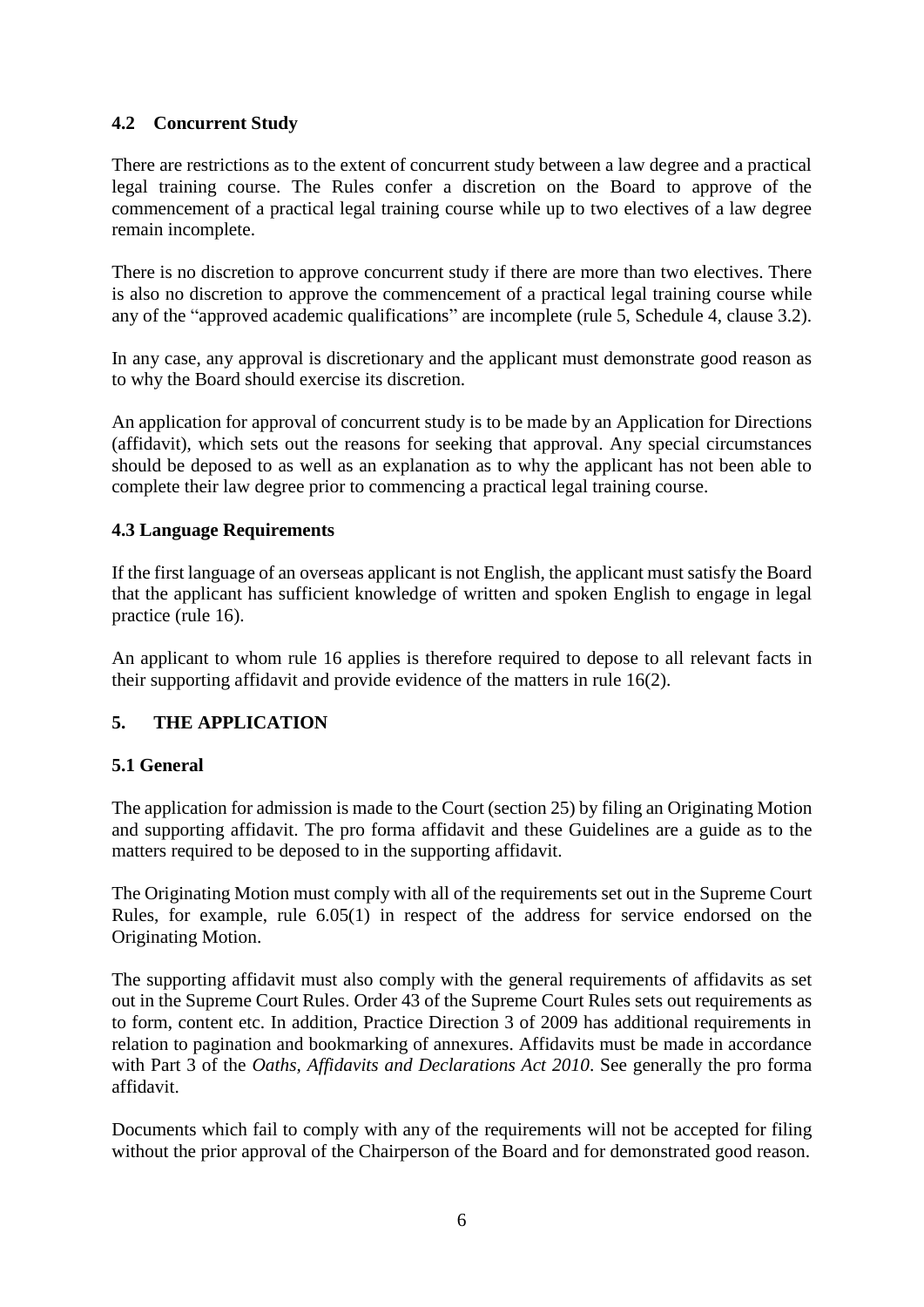The pro forma affidavit sets out the documents which are to be annexed to the supporting affidavit. If an applicant is unable to annex the specific document referenced in the pro forma affidavit, the applicant should explain that in the affidavit. Likewise if an alternative document is provided.

The *Evidence (National Uniform Legislation) Act 2011* has abolished the best evidence rule and therefore it is not necessary to annex original documents to the pro forma affidavit. Annexing a true copy is sufficient for all purposes. A certification that the copy of the document annexed is a true copy, or has been compared to the original, is not required as long as the applicant deposes that the document is a true copy.

## **5.2 Criminal History Checks**

Until recently, the Board required every applicant to provide an Australian national criminal history check and, in certain circumstances, an overseas criminal history check. Criminal history checks, whether issued by an Australian jurisdiction or an overseas jurisdiction, are now only required where an applicant discloses the commission of criminal offending in their supporting affidavit (paragraph 11 of the pro forma affidavit). In that case, a criminal history check in accordance with the following must be provided.

In respect of any offending committed within Australia, applicants are required to obtain an Australian national criminal check. As the level of disclosure in criminal history checks can vary according to the Australian jurisdiction where the application is made, and sometimes also according to the purpose stipulated on the application, the Board has made special arrangements with SAFE NT to ensure that the Board's specific requirements are satisfied.

For that reason, in respect of offending committed within Australia, the Board will only accept a criminal history check obtained on application to SAFE NT. Further, so that SAFE NT can identify an application as one required for admission purposes and therefore provide the required level of disclosure, the Board requires that the purpose stated on the application precisely be: "NT Supreme Court proceedings for admission as a lawyer".

To verify that the application has been made to SAFE NT and that the correct purpose has been stipulated, the Board requires applicants to depose to that in their supporting affidavit and to annex a true copy of the application for the criminal history check. If it is not apparent from the application that the application was made to SAFE NT, then other documentary evidence such as a receipt issued by SAFE NT, should also be annexed.

SAFE NT accepts applications online and that form of application is acceptable to the Board. Applicants should however ensure that a copy of the application is printed or otherwise obtained so that it can be annexed to their supporting affidavit (paragraph 11 of the pro forma affidavit).

There are different requirements in respect of offending committed outside of Australia. Firstly, where an overseas criminal history check is not in English, the applicant must arrange for a translation of the document by a suitably qualified translator. The translation is to be annexed to the supporting affidavit together with documentary evidence of the qualifications of the translator.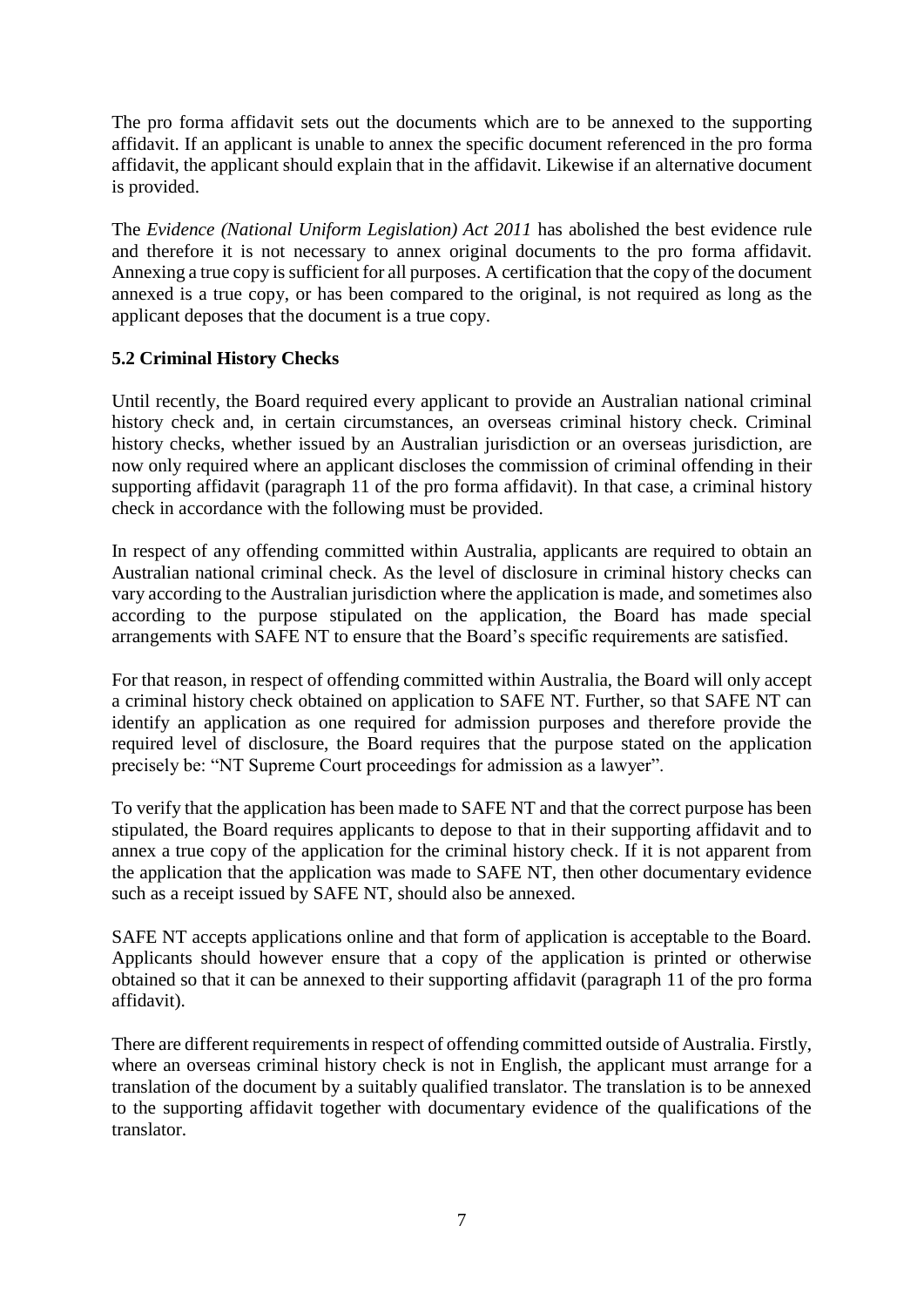Secondly, in the usual case the Board does not accept overseas criminal history checks issued by private organisations. Only official criminal history checks issued by the government, or an agency of the government, of the jurisdiction to which the criminal history checks relates are acceptable. If compliance with this requirement is not apparent on the face of the overseas criminal history checks, applicants should depose to compliance in their supporting affidavit and annex appropriate documentary verification.

If it is not possible or practicable for an applicant to obtain an official overseas criminal history check, the Board **may** accept a private overseas criminal history check. In that case an applicant should depose to the reason why an official overseas criminal history check could not be obtained and why the Board can be satisfied of the integrity of the alternative provided. Ordinarily, that an applicant has not allowed sufficient time to obtain an official overseas criminal history check alone will not be considered sufficient reason to dispense with this requirement.

# **5.3 Referee's Certificates**

Rule 10(2)(d) requires an applicant to provide two certificates as to the applicant's good fame and character. The certificates are to be annexed to the supporting affidavit (paragraph 8 of the pro forma affidavit). Rule 3(1) sets out the specific requirements for those certificates, in particular the referee must be a person who is of standing in the community and who has known the applicant for at least three years and who is not closely related to the applicant by blood or marriage. The referee should also confirm satisfaction of these requirements in the certificate.

Applicants need to ensure that the certificates they provide comply with the requirements of the rule (paragraph 8 of the pro forma affidavit).

Rule  $3(2)$  sets out the minimum content required of the certificates. Importantly, rule  $3(2)(c)$ provides that referees are to acknowledge any matter that might adversely affect the question of whether the applicant is a fit and proper person to be admitted. Clearly this requires that an applicant has informed the referee of all disclosures which the applicant makes. The referee's certificate should acknowledge the specific disclosures made by an applicant and must acknowledge that the disclosures do not affect their assessment of the fitness of the applicant for admission (see also paragraph 7 of the Disclosure Guidelines).

### **6. APPLICATION FOR DIRECTIONS**

A prospective applicant for admission may seek directions from the Board in relation to that application, for example, for approval to undertake concurrent study (see 4.2 above), or an application for early consideration of suitability (section 31).

Applications for Directions are made by affidavit. An email request, or a request by statutory declaration, is not sufficient and may not be accepted by the Board.

An application for early consideration of suitability pursuant to section 31 of the Act has specific requirements which are set out in rule 11.

There is no filing fee for an Application for Directions, nor is there a requirement for it to be served on the Law Society.